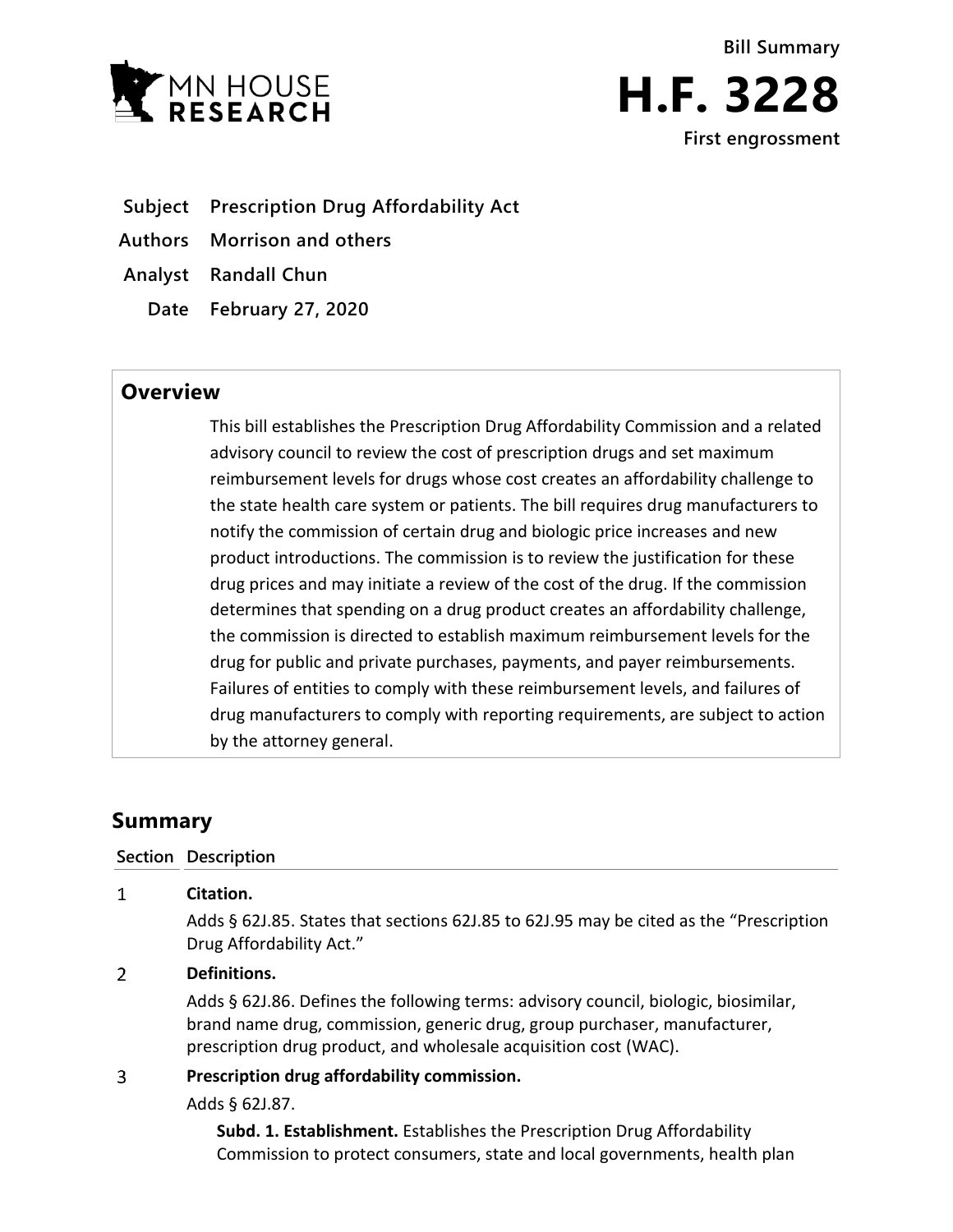companies, providers, pharmacies, and other stakeholders from excessive costs of certain prescription drugs.

**Subd. 2. Membership.** (a) Provides that the commission consists of seven members – three appointed by the governor, one by the majority leader and one by the minority leader of the Senate, and one by the speaker of the House and one by the House minority leader.

(b) Requires members to have knowledge and expertise in health care economics and finance, and not be an employee or board member of, or consultant to, a manufacturer or trade association for manufacturers.

(c) Requires initial appointments to be made by January 1, 2021, with appointees serving staggered terms.

**Subd. 3. Terms.** Following initial appointments, specifies that members serve four-year terms and shall not serve more than two consecutive terms. Allows members to resign at any time by giving written notice.

**Subd. 4. Chair; other officers.** Specifies the procedure to be used for designating and electing the chair, vice-chair, and other officers.

**Subd. 5. Staff; technical assistance.** Requires the commissioner of health to provide meeting space and other administrative assistance as requested. Allows the commission to hire an executive director and employ or contract with others for assistance. Requires the attorney general to provide legal services to the commission.

**Subd. 6. Compensation.** States that members shall not receive compensation but may be reimbursed for expenses.

**Subd. 7. Meetings.** Applies the open meetings law to the commission. Requires the commission to meet publicly at least every three months to review prescription drug product information that is submitted, and to allow for public comment. Specifies other requirements related to meetings.

#### $\overline{4}$ **Prescription drug affordability advisory council.**

Adds § 62J.88.

**Subd. 1. Establishment.** Requires the governor to appoint an 11-member advisory council to advise the commission on drug cost issues and represent stakeholder views. Specifies criteria related to knowledge and expertise of members.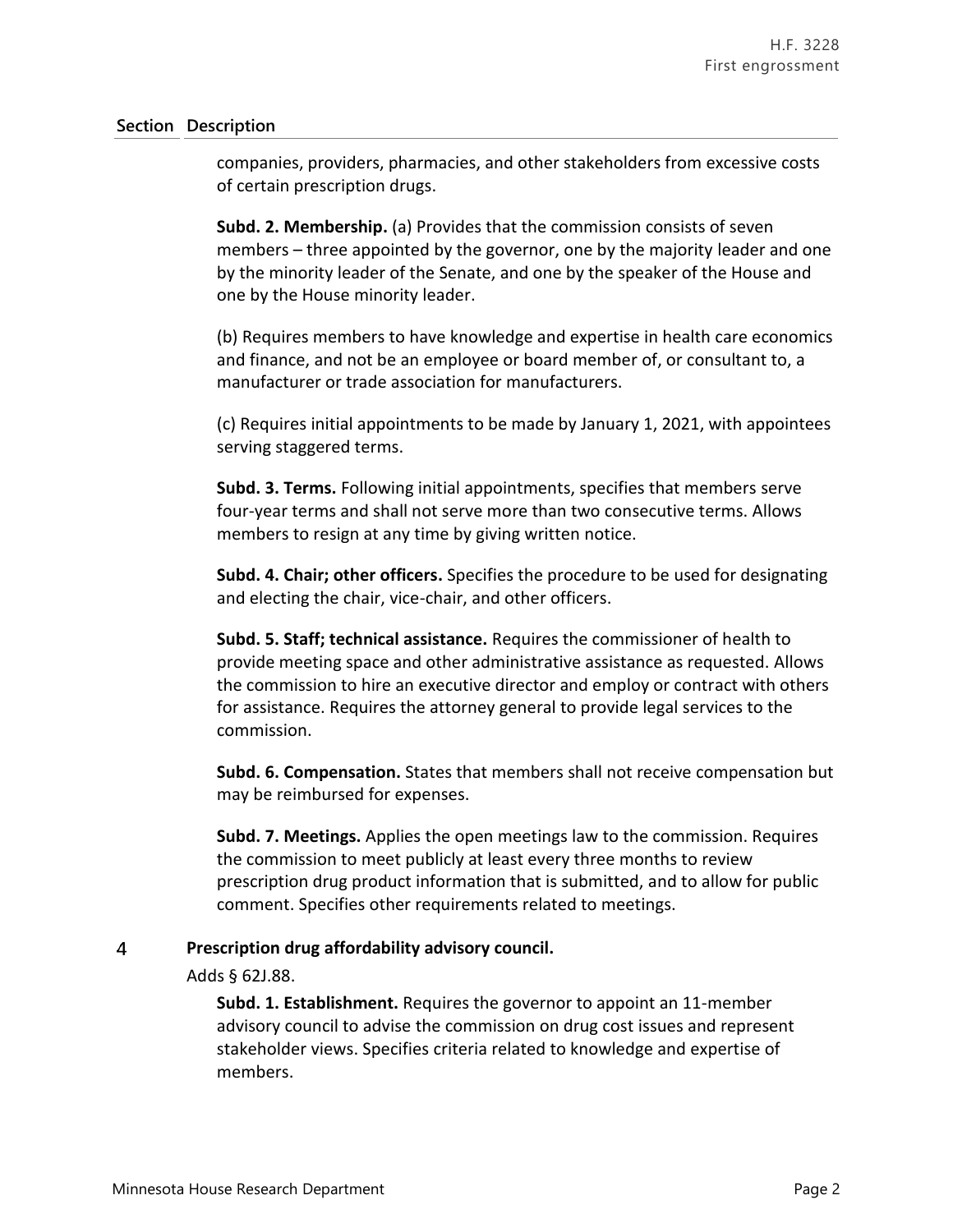**Subd. 2. Membership.** Specifies membership.

**Subd. 3. Terms.** Requires initial appointments to be made by January 1, 2021, and specifies requirements for staggered and regular terms and removal and vacancies.

**Subd. 4. Compensation.** Provides that members receive compensation according to the standard procedures that apply to advisory councils and committees.

**Subd. 5. Exemption.** Provides that the council does not expire.

#### 5 **Conflicts of interest.**

### Adds § 62J.89.

**Subd. 1. Definition.** Defines "conflict of interest."

**Subd. 2. General.** Requires commission and advisory council members, commission staff, and third-party contractors to disclose any conflicts of interest prior to entering into any appointment, employment, or contract. Specifies recusal and disclosure requirements.

**Subd. 3. Prohibitions.** Prohibits commission and advisory council members, commission staff, or third-party contractors from accepting gifts, bequeaths, or donations that raise the specter of a conflict of interest or have the appearance of injecting bias.

### 6 **Required manufacturer reporting requirement.**

Adds § 62J.90.

**Subd. 1. Brand name drugs or biologics.** Requires a drug manufacturer to notify the commission if the manufacturer: (1) increases the WAC or a brand name drug or biologic by more than 10 percent or by more than \$10,000 during any 12 month period or course of treatment less than 12 months; or (2) intends to introduce or market a brand name drug or biologic at a WAC of \$30,000 per calendar year of course of treatment.

**Subd. 2. Biosimilar drugs.** Requires a manufacturer to notify the commission if it intends to introduce or market a biosimilar at a WAC that is not at least 15 percent lower than the referenced brand biologic.

**Subd. 3. Generic drugs.** Requires a manufacturer to notify the commission if: (1) it increases the WAC of a generic drug by \$100 or more for a 30-day supply, a supply less than 30 days based on recommended dosage, or one unit of the drug; and (2) the WAC is increased by 200 percent or more during the preceding 12 month period.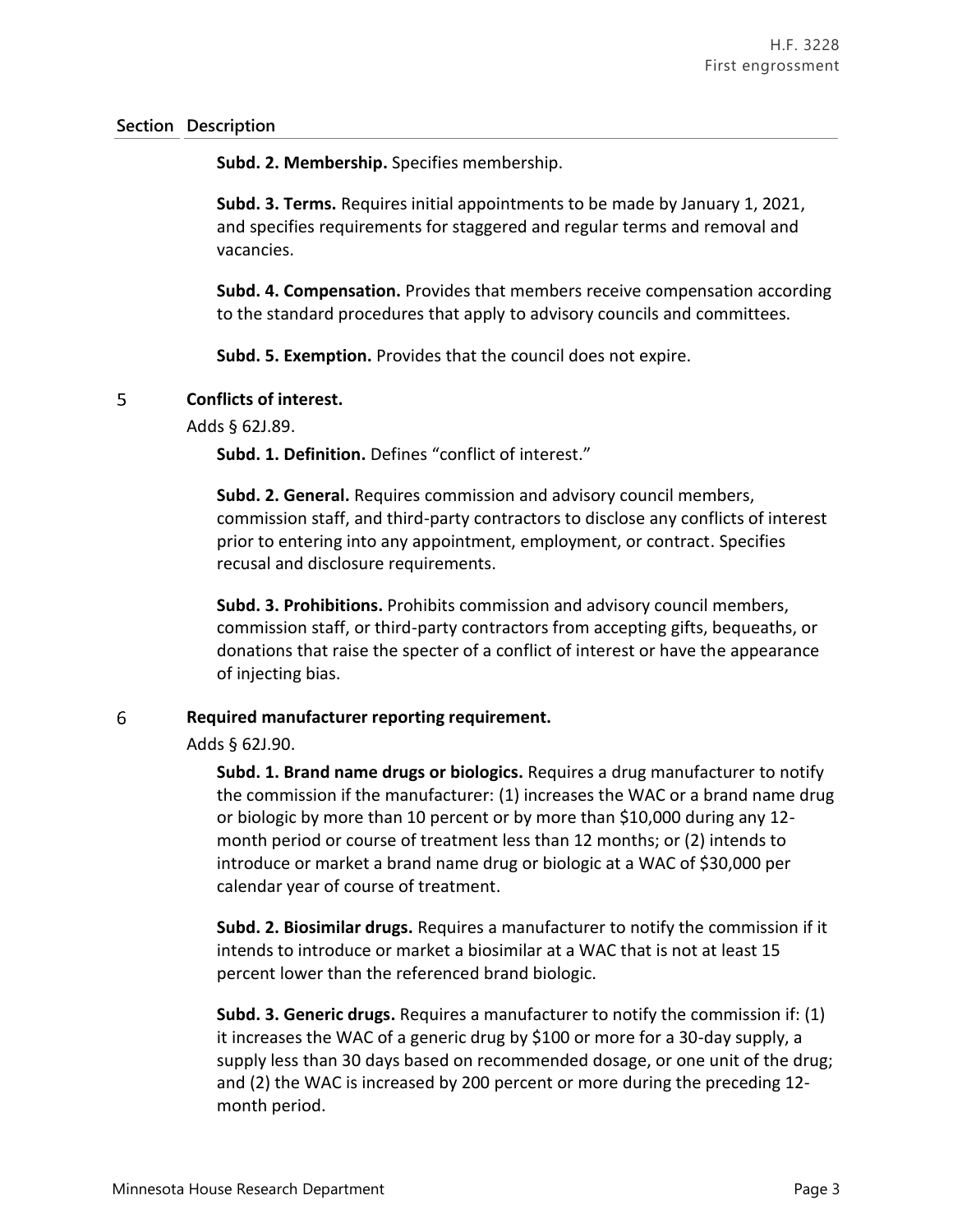**Subd. 4. Other reporting requirements.** Allows the commission, in consultation with the advisory council, to establish a manufacturer reporting threshold for other drugs that may impose costs that create significant affordability challenges.

**Subd. 5. Notification; justification.** (a) Requires manufacturer notices to be provided at least 30 days before the effective date of the increase or introduction. Upon notification, requires the commission to review the justification for the introductory price or price increase.

(b) Requires the commission, to the extent practicable, to access manufacturer justification information made public by other states.

(c) If justification information is not available from other states, allows the commission to require a manufacturer to submit documents and research related to the introductory price or price increase, including but not limited to life cycle management, net average price in Minnesota, market competition and context, projected revenue, and value or cost-effectiveness.

**Subd. 6. Public input.** Requires the commission to make public all notifications and justifications, unless the information is likely to compromise the financial or competitive position of the manufacturer or could qualify as trade secret. Provides that the public may request the commission to proceed with a cost review.

**Subd. 7. Determination to proceed with review.** (a) Allows the commission to initiate a review of the cost of a production drug reported to the commission.

(b) Requires the commission to review any public requests for a cost review and determine whether to proceed with a review.

(c) If there is no consensus of whether to review a drug, allows any member of the commission to request a vote on whether to review.

#### $\overline{7}$ **Affordability of a prescription drug product.**

Adds § 62J.91.

**Subd. 1. General.** Upon a decision to proceed with a cost review, requires the commission to conduct the review and determine whether appropriate utilization of the drug, based on the FDA label and standard medical practice, has led or will lead to affordability challenges for the state health care system or for patients.

**Subd. 2. Review considerations.** Specifies the factors the commission may consider in reviewing the cost of a prescription drug product. The specified factors include, but are not limited to: selling price of the drug; average monetary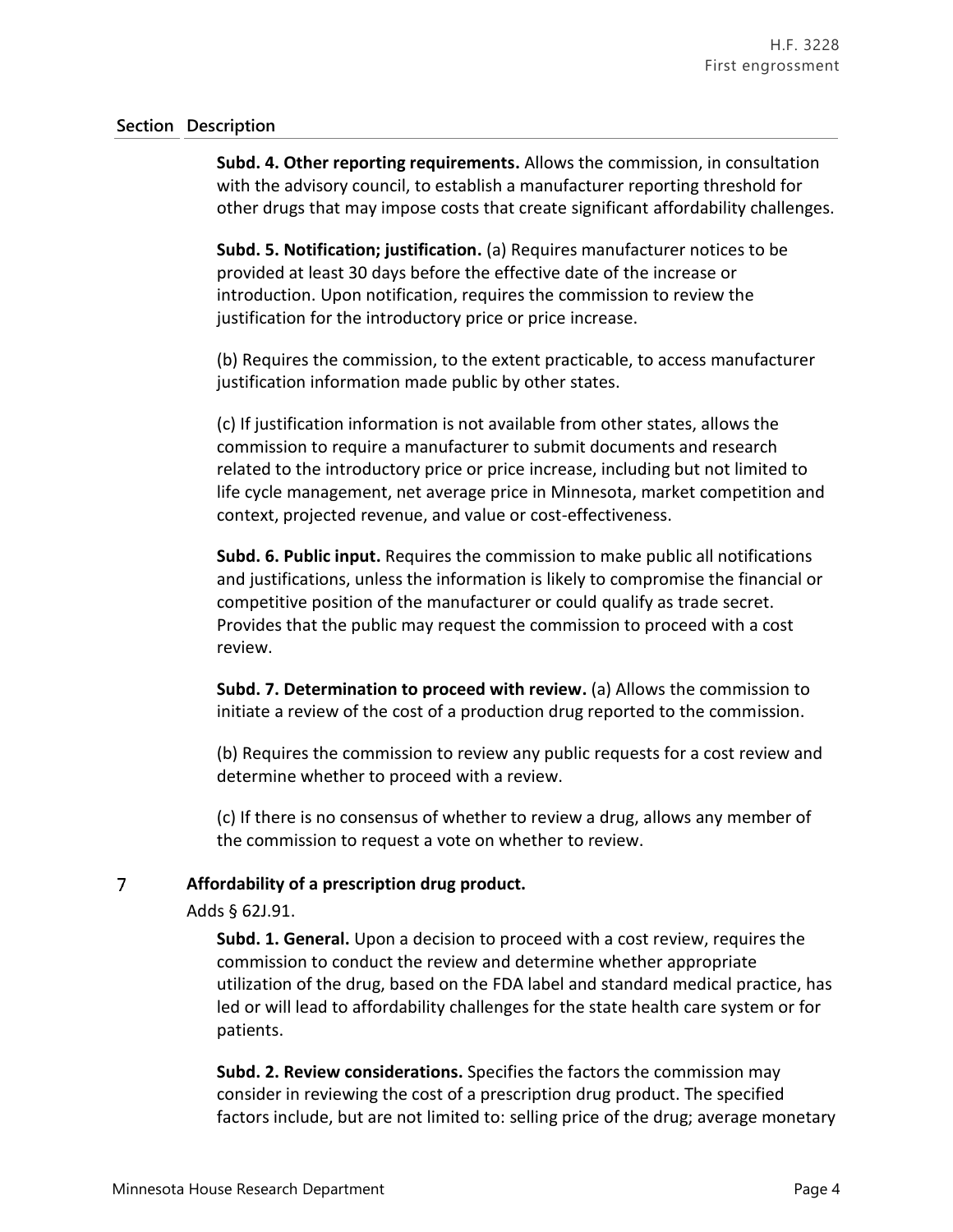price concession, discount, or rebate provided to group purchasers; total amount of the concession, discount, or rebate provided to each PBM; price of therapeutic alternatives and the average concession, discount, or rebate provided for these alternatives; cost to group purchasers; impact on patient access relative to cost and insurance design; the value of patient access programs; cost impact relative to baseline effect of existing alternatives; and copays and cost-sharing.

**Subd. 3. Further review factors.** If the commission, after considering the factors listed under subdivision 2, is unable to determine whether the drug has or will produce an affordability challenge, allows the commission to consider the following additional factors: research and development costs, direct-to-consumer marketing costs, gross and net manufacturer revenues, and additional factors determined by the commission to be relevant.

**Subd. 4. Public data; proprietary information.** (a) Requires submissions to the commission related to a drug cost review to be made public, with the exception of information the commission determines is proprietary.

(b) Requires the commission to establish standards for proprietary information.

(c) Requires the commission to provide public notice and an opportunity for public comment prior to establishing standards under paragraph (b).

#### 8 **Determinations; compliance; remedies.**

Adds § 62J.92.

**Subd. 1. Maximum reimbursement level.** (a) If the commissioner determines that spending on a prescription drug product creates an affordability challenge, directs the commission to establish a maximum reimbursement level after considering the cost of administering the drug, cost of delivering the drug to consumers, and other relevant administrative costs.

(b) States that the maximum reimbursement level applies to all public and private purchases, payments, and payer reimbursements for the drug product intended for individuals in the state in person, by mail, or other means.

(c) Requires the commission to determine how much each participant in the supply chain is remunerated.

**Subd. 2. Noncompliance.** (a) Requires noncompliance by an entity to bill or pay a reimbursement rate set by the commission to be referred to the attorney general.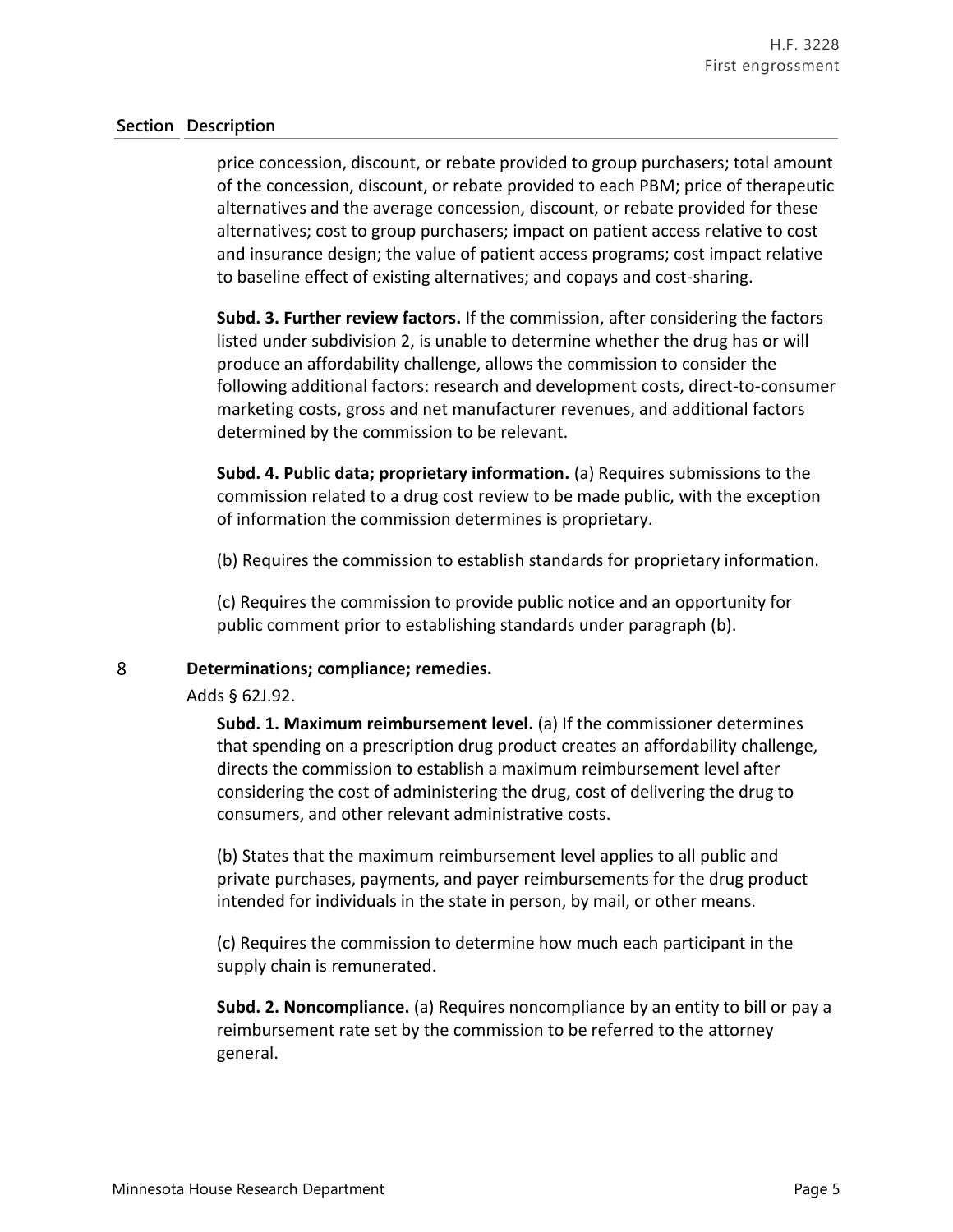(b) If the attorney general finds that an entity was noncompliant, allows the attorney general to pursue remedies under chapter 8 or appropriate criminal charges if there is evidence of intentional profiteering.

(c) Provides that an entity that obtains price concessions from a manufacturer that result in a lower net cost to the stakeholder than the level established by the commission shall not be considered noncompliance.

(d) Requires the attorney general to provide guidance to stakeholders on activities that could be considered noncompliant that are in addition to billing and payment where drug costs exceed the level established by the commission.

**Subd. 3. Compliance with reporting.** Requires the failure of a drug company to report to the commission as required by section 62J.90 or submit information requested by the commission under sections 62J.86 to 62J.95 to be referred to the attorney general for review and possible action as permitted under chapter 8.

**Subd. 4. Appeals.** Allows appeals of commission decisions and specifies procedures.

#### 9 **Reports.**

Adds § 62J.93. Requires the commission, beginning March 1, 2021, and each March 1 thereafter, to report to the governor and legislature on general price trends in prescription drug products, the number of manufacturers required to report under section 62J.90, and the number of drugs subject to cost review and analysis, including the result of any analysis and the number and disposition of appeals and judicial reviews.

### 10 **ERISA plans and Medicare drug plans.**

Adds § 62J.94. (a) States that nothing in sections 62J.85 to 62J.95 shall be construed to require ERISA plans or Medicare Part D plans to comply with commission decisions. Provides that these plans are free to choose to reimburse more than the maximum level set by the commission.

(b) Requires providers who dispense and administer drugs in the state to bill all payers no more than the maximum level without regard to whether or not an ERISA plan or Medicare Part D plan chooses to reimburse the provider in an amount greater than the maximum level.

(c) Defines an ERISA plan or group health plan.

### 11 **Severability.**

Adds § 62J.95. Provides that sections 62J.85 to 62J.94 are severable.